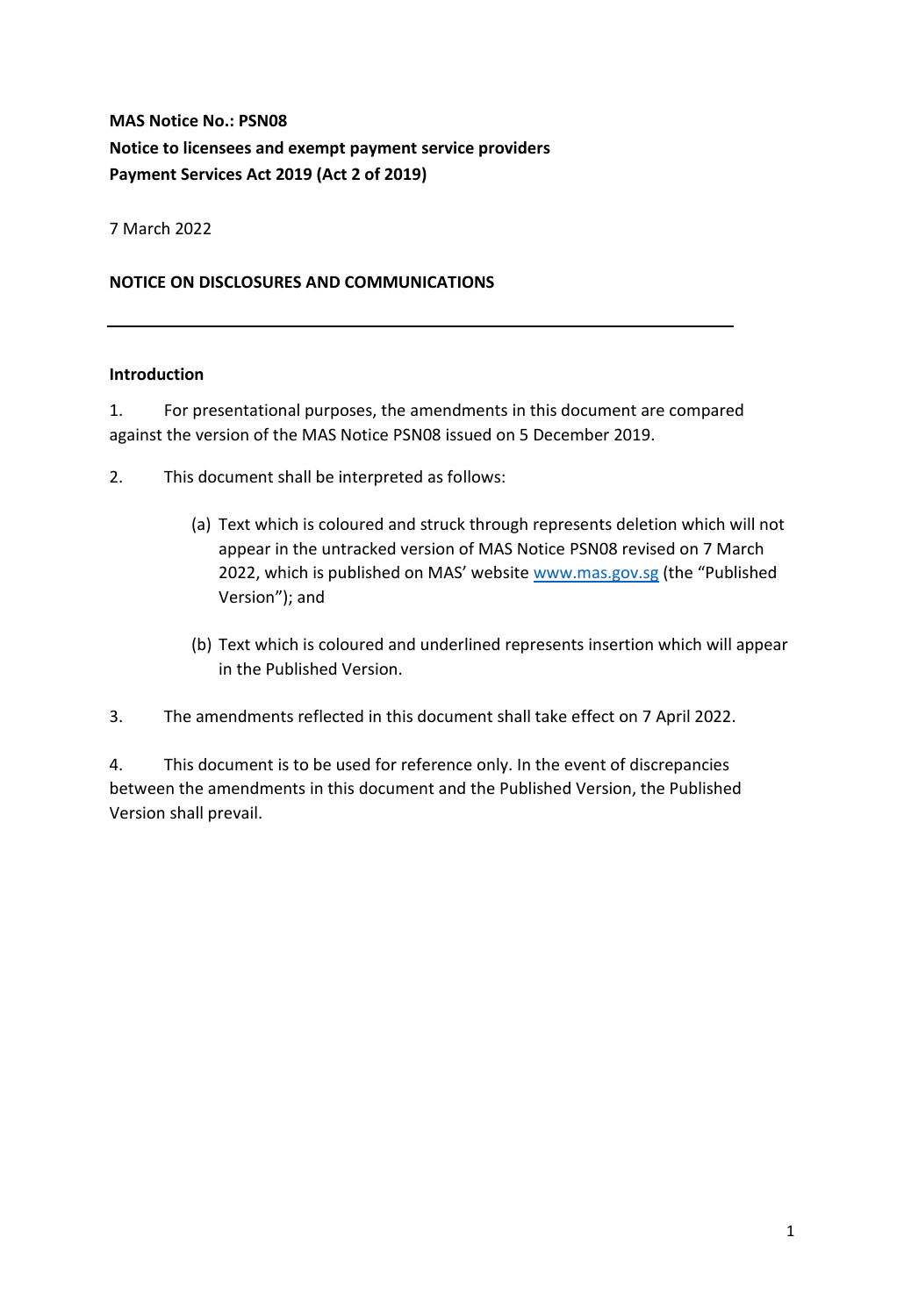**MAS Notice No.: PSN08 Notice to licensees and exempt payment service providers Payment Services Act 2019 (Act 2 of 2019)**

Issue Date: 5 December 2019 Last revised on 7 March 2022

# **NOTICE ON DISCLOSURES AND COMMUNICATIONS**

#### **Introduction**

1. This Notice is issued pursuant to section 102(1) of the Payment Services Act 2019 (the "Act") and applies to—

- (a) a licensee; and
- (b) an exempt payment service provider mentioned in section 13 (1)(a), (b), (c) or (d) of the Act.

# **Definitions**

2. For the purpose of this Notice –

"delayed money-changing service" means a money-changing service where the transaction for the purchase or sale of foreign currency notes, or both, is not completed immediately;

"relevant payment service" has the same meaning as in section 13(13) of the Act

3. The expressions used in this Notice shall, except where defined in this Notice or where the context otherwise requires, have the same meanings as in the Act.

# **Disclosures by Standard Payment Institutions**

4. A standard payment institution must provide the following statement to all customers and potential customers in the manner specified in paragraph 11:

"*< Name of standard payment institution> is licensed by the Monetary Authority of Singapore to provide <payment service which is being provided or will be provided to the customer or potential customer>. Please note that this does not mean you will be*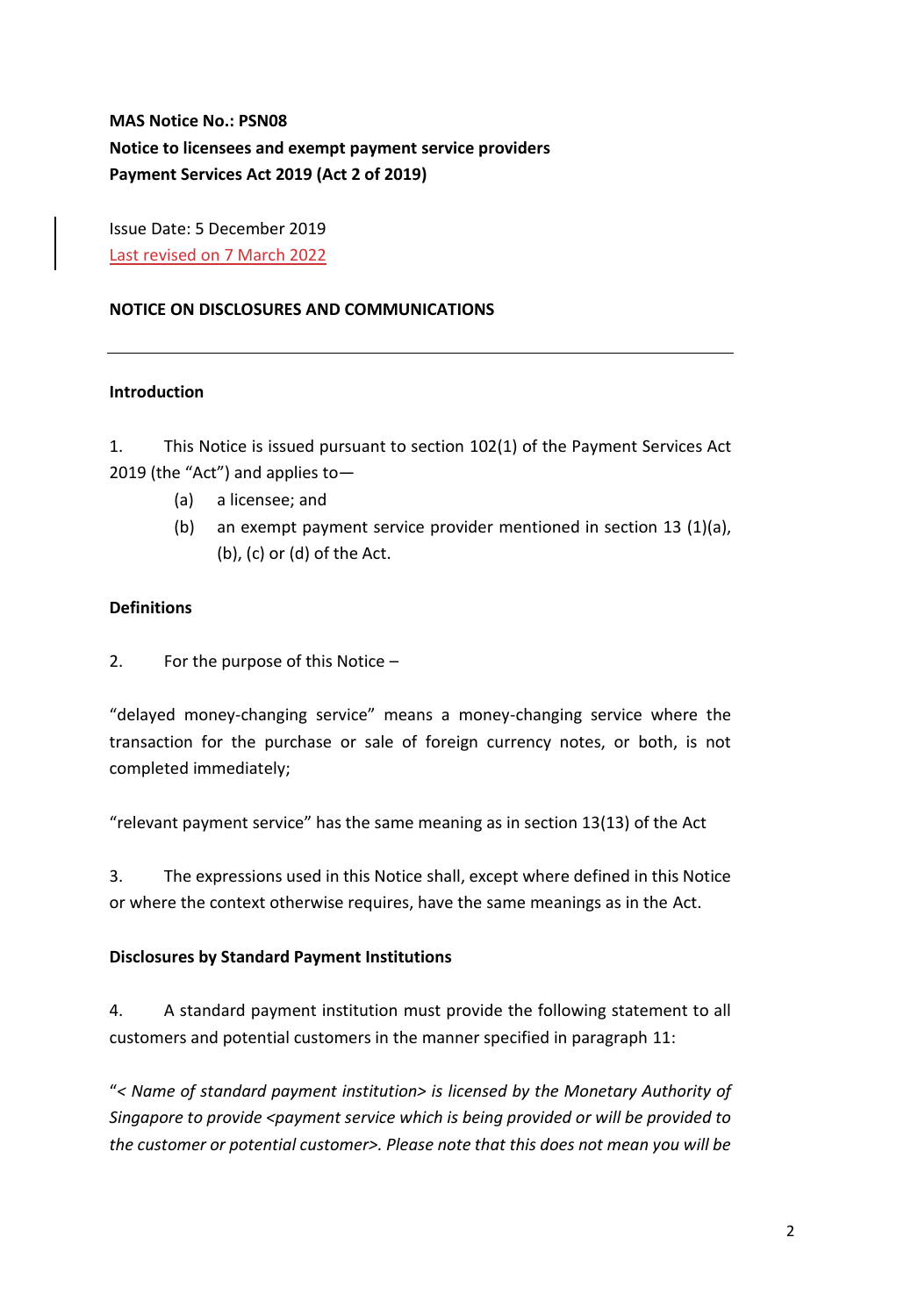*able to recover all the money you paid to <name of standard payment institution> if <name of standard payment institution>'s business fails."*

# **Disclosures by Major Payment Institutions that provide delayed money-changing services**

5. Where a major payment institution carries on a business of providing any delayed money-changing service, the major payment institution must provide the following statement to all customers and potential customers in the manner specified in paragraph 11:

*"<Name of major payment institution> is licensed by the Monetary Authority of Singapore to provide money-changing services. Please note that this does not mean you will be able to recover all the money you paid to <name of major payment institution> if <name of major payment institution>'s business fails.*"

# **Disclosures by Major Payment Institutions that issue e-money that is not specified e-money**

6. Where a major payment institution issues e-money that is not specified emoney to any customer, the major payment institution must provide the following statement to the customer in the manner specified in paragraph 12:

# *"Notice for non-Singapore residents*

*<Name of major payment institution> is licensed by the Monetary Authority of Singapore to provide e-money issuance services. Please note that this does not mean you will be able to recover all the money you paid to <name of major payment institution> if <name of major payment institution>'s business fails.*"

# **Disclosures by Exempt Payment Service Providers that provide delayed moneychanging services**

7. Where an exempt payment service provider carries on a business of providing a relevant payment service that is a delayed money changing service, the exempt payment service provider must provide the following statement to all customers and potential customers in the manner specified in paragraph 11:

*"<Name of exempt payment service provider> is exempted by the Monetary Authority of Singapore from holding a licence to provide money-changing services. Please note that you may not be able to recover all the money you paid to <name of exempt*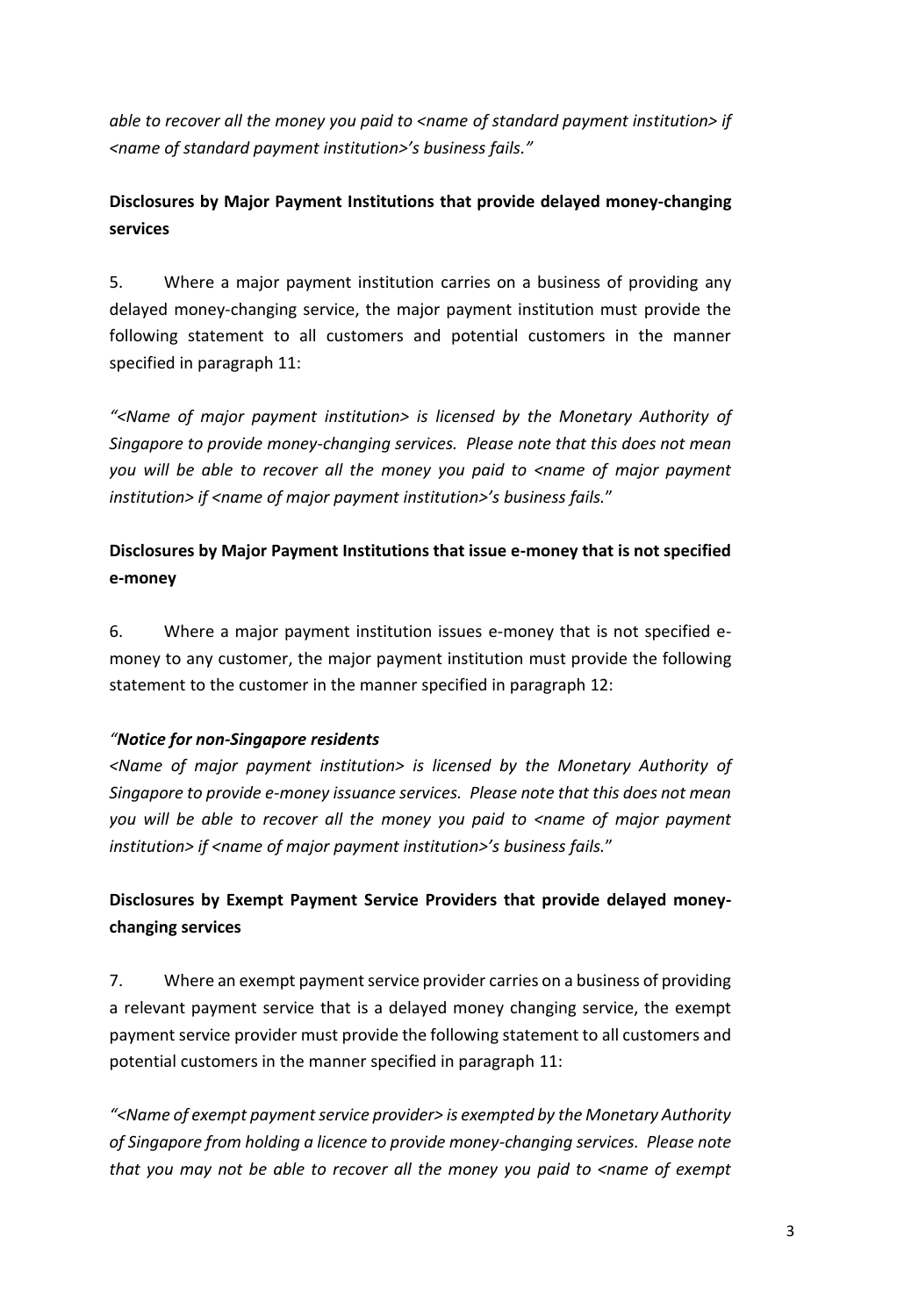*payment service provider> if < name of exempt payment service provider>'s business fails."* 

# **Disclosures by Exempt Payment Service Providers that issue e-money that is not specified e-money**

8. Where an exempt payment service provider issues e-money that is not specified e-money to any customer, the exempt payment service provider must provide the following statement to the customer in the manner specified in paragraph 12:

# *"Notice for non-Singapore residents*

*<Name of exempt payment service provider> is exempted by the Monetary Authority of Singapore from holding a licence to provide e-money issuance services. Please note that you may not be able to recover all the money you paid to <name of exempt payment service provider> if < name of exempt payment service provider>'s business fails."*

# **Disclosures by digital payment token service providers**

9. Any licensee that provides digital payment token services must provide all customers and potential customers with the risk warning statement set out in Annex A1 in the manner specified in paragraph 11.

10. Any exempt payment service provider that provides digital payment token services must provide all customers and potential customers with the risk warning statement set out in Annex A2 in the manner specified in paragraph 11.

# **Disclosures must be clear and conspicuous**

11. The statement referred to in paragraphs 4, 5, 7, 9 or 10, as the case may be, must—

- (a) be published at least once in publicly available material issued by the licensee or exempt payment service provider;
- (b) be provided to a potential customer prior to the potential customer using the payment services provided by the licensee or exempt payment service provider;
- (c) be provided at least once in writing to any customer where such a customer was not provided the statement in the manner set out in paragraph (b);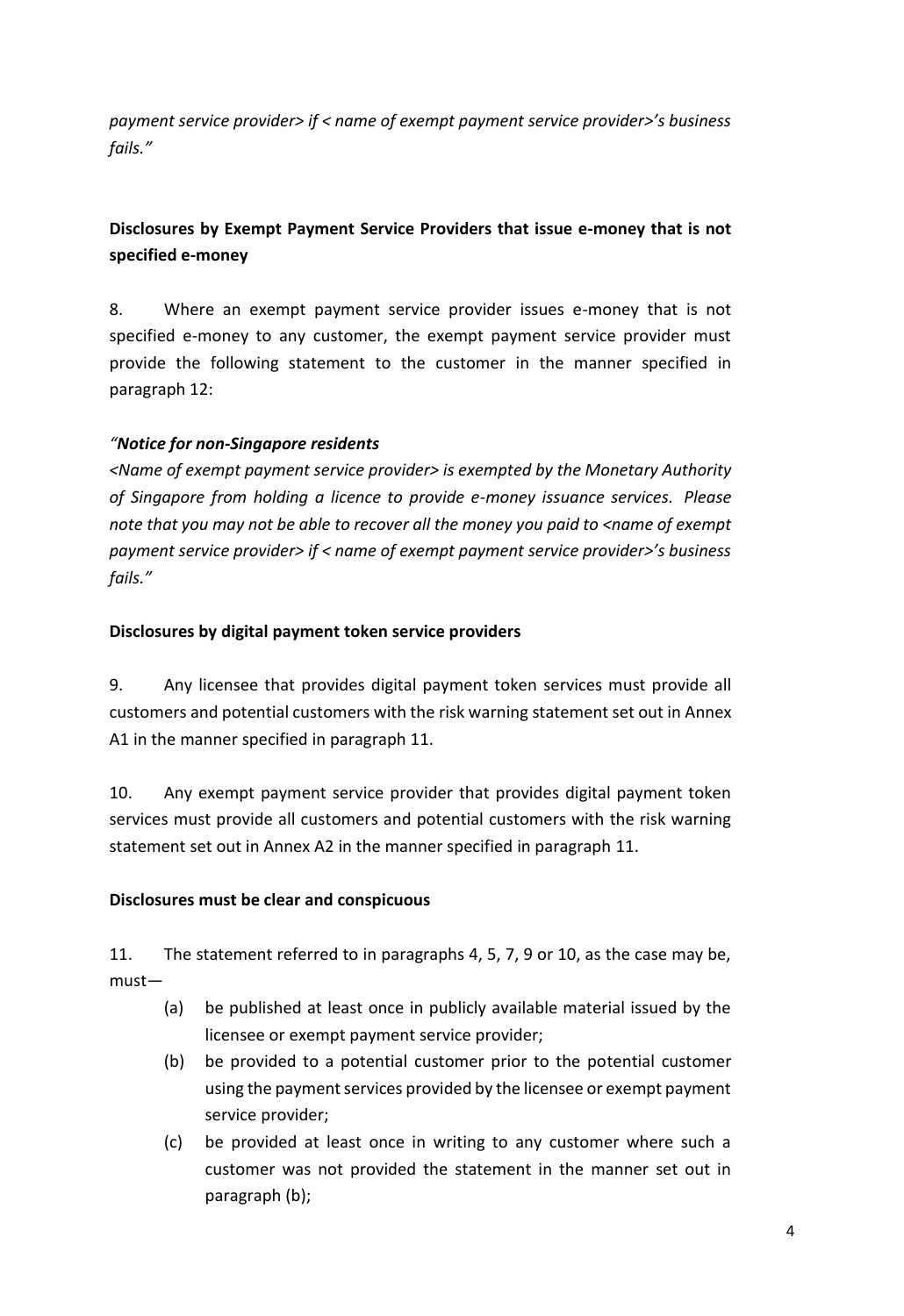- (d) not be obstructed or obscured, or embedded within other unrelated writing; and
- (e) be of a reasonable size and typeface.
- 12. A statement referred to in paragraph 6 or 8 must—
	- (a) be provided to a customer before any e-money that is not specified emoney is issued to that customer for the first time;
	- (b) be provided at least once in writing to any customer, where such customer was not provided the statement in the manner set out in paragraph (a);
	- (c) not be obstructed or obscured, or embedded within other unrelated writing; and
	- (d) be of a reasonable size and typeface.

#### **Disclosures by money-changing service provider**

13. A licensee that provides a delayed money-changing service to a customer must provide the customer with the risk warning statement as set out in Annex B and obtain the customer's acknowledgement of the statement, in writing, before the transaction is entered into.

- 14. A licensee must ensure that the statement referred to in paragraph 13 is:
	- (a) not obstructed or obscured, or embedded within other unrelated writing; and
	- (b) of a reasonable size and typeface.

# **Additional requirements for licensees and exempt payment service providers which have arrangements with third parties to solicit for the provision of payment services**

15. Paragraph 16 applies to any licensee or exempt payment service provider ("regulated person") that has an agreement or arrangement with any third party ("soliciting party") for the soliciting party to do any of the following on behalf of the regulated person:

- (a) offer to provide, or issue any advertisement containing any offer to provide, to the public in Singapore or any section of the public in Singapore, any type of payment service to be provided by the regulated person, whether in Singapore or elsewhere; or
- (b) make an offer or invitation, or issue any advertisement containing any offer or invitation, to the public in Singapore or any section of the public in Singapore, to enter into any agreement relating to the provision by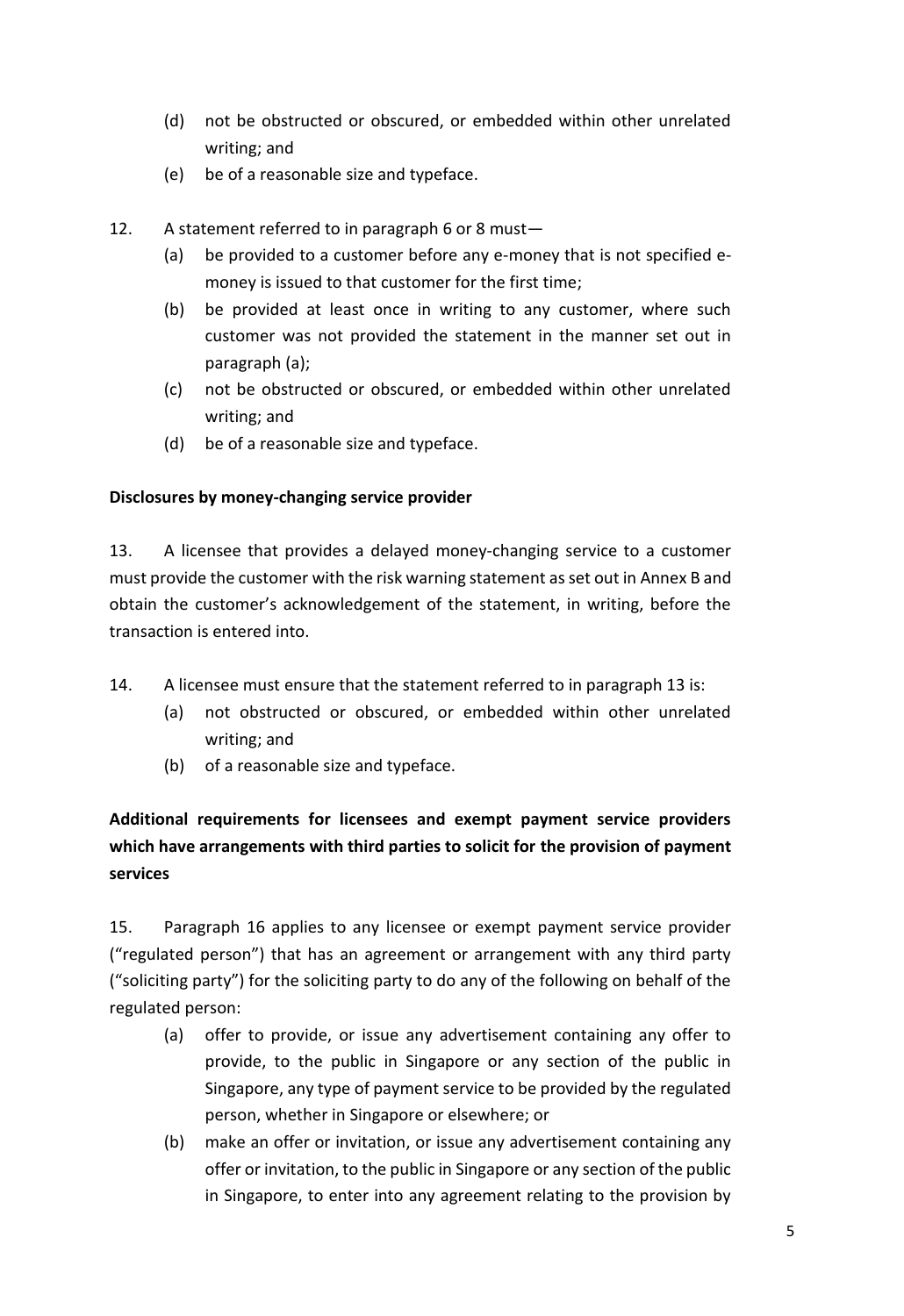the regulated person of any type of payment service, whether in Singapore or elsewhere.

16. In addition to complying with paragraphs 4, 5, 7, 9, or 10 as the case may be, a regulated person must ensure that in every offer, invitation or advertisement the soliciting party makes on behalf of the regulated person—

- (a) where the regulated person is a standard payment institution, the soliciting party provides the statement in paragraph 4;
- (b) where the regulated person is a major payment institution that carries on a business of providing any delayed money-changing service, the soliciting party provides the statement in paragraph 5;
- (c) where the regulated person is an exempt payment service provider that carries on a business of providing a relevant payment service that is a delayed money changing service, the soliciting party provides the statement in paragraph 7;
- (d) where the regulated person is a licensee that provides digital payment token services, the soliciting party provides the statement in Annex A3;
- (e) where the regulated person is an exempt payment service provider that provides digital payment token services, the soliciting party provides the statement in Annex A4; and
- (f) the soliciting party provides a statement to the regulated person's customer and potential customers that the payment service referred to in the offer, invitation or advertisement, as the case may be, is or will be provided by the regulated person and not the soliciting party, in the manner specified in paragraph 17.

17. The statement referred to in paragraphs 16 (a) to (f), as the case may be, must—

- (a) not be obstructed or obscured, or embedded within other unrelated writing; and
- (b) be of a reasonable size and typeface.

# **Accurate representation of scope of licence**

18. Where a licensee makes a representation in respect of the scope of its regulation by the Authority in any publicly available material, the licensee must at all times ensure that the representation is accurate and not false or misleading.

19. (a) Without prejudice to the generality of paragraph 18, the licensee must ensure that any representation it makes—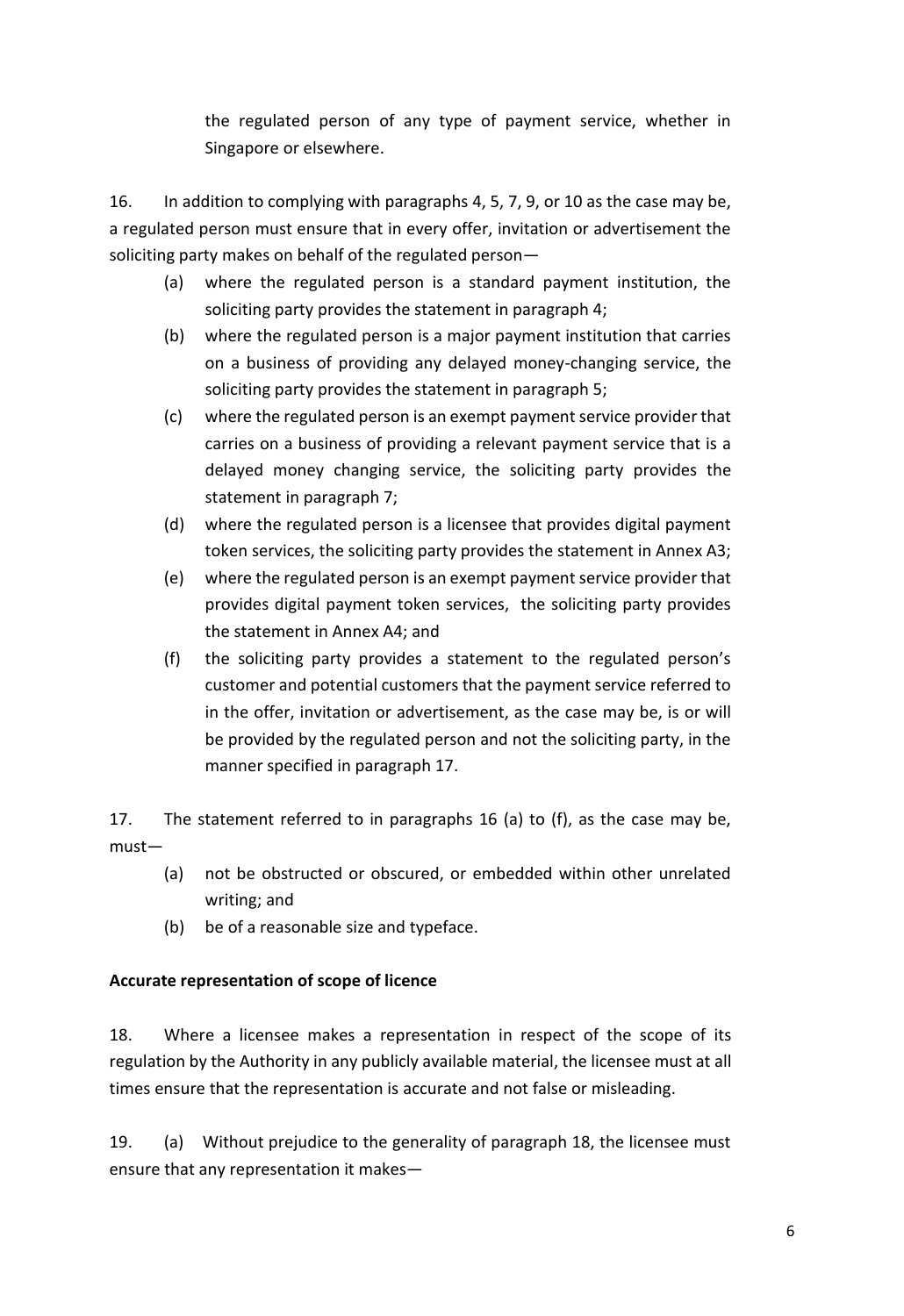- (i) does not misrepresent the scope of the activities that a licensee is licensed to carry out; and
- (ii) where a licensee is part of a group of related entities, states clearly that it is the licensee (and not any other entity in the group of related entities) that holds the licence under the Act.
- (b) In this paragraph—

"equity interest", in relation to an entity, means any right or interest, whether legal or equitable, in the entity, by whatever name called, and includes any option to acquire any such right or interest in the entity;

"related entity" means any entity that is a related entity of the first mentioned entity under paragraph

- (c) For the purposes of this paragraph, an entity is (called in this paragraph the first entity) is related to another entity (called in this paragraph the second entity) if the first entity is—
	- (i) a subsidiary of the second entity;
	- (ii) a holding entity of the second entity; or
	- (iii) a subsidiary of the holding entity of the second entity;
- (d) For the purposes of paragraph (c),
	- (i) an entity (called in this paragraph the first entity) is, subject to subparagraph (g), a subsidiary of another entity (called in this paragraph the second entity) if—
		- (A) the second entity—

(AA) controls the composition of the board of persons (called in this paragraph the board) of the first entity that is equivalent to the board of directors of a corporation;

(AB) controls more than half of the voting power of the first entity; or

(AC) holds more than half of the issued equity interests of the first entity; or

- (B) the first entity is a subsidiary of another entity that is a subsidiary of the second entity.
- (ii) a reference to the holding entity of an entity shall be read as an entity of which the last-mentioned entity is a subsidiary.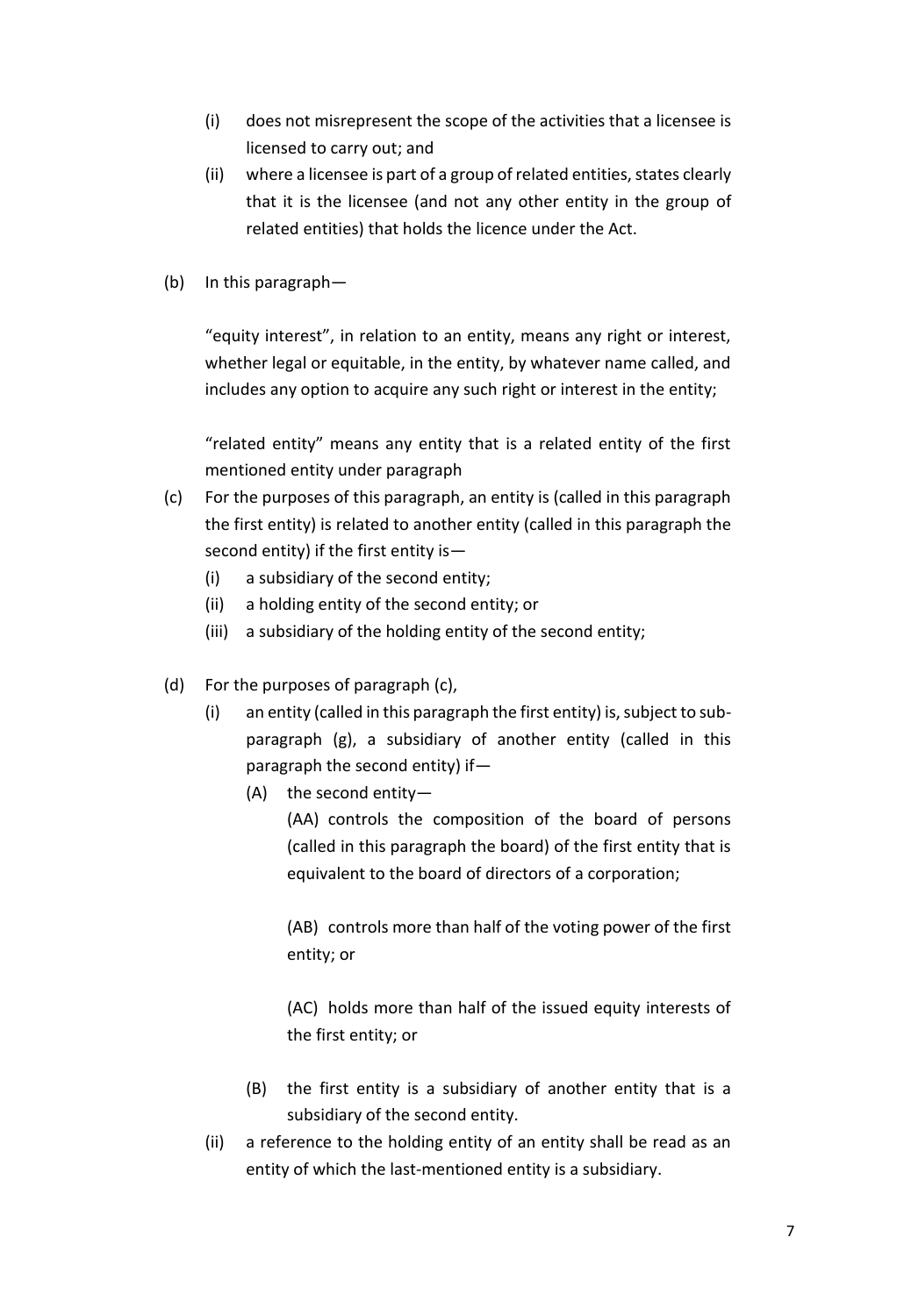- (e) For the purposes of sub‑paragraph (d)(i)(A), the second entity controls the composition of the board of the first entity if the second entity has the power to, without the consent or concurrence of any other person, appoint or remove all or a majority of the board of the first entity.
- (f) For the purposes of sub‑paragraph (e), the second entity has the power mentioned in that sub-paragraph if  $-$ 
	- (i) a person cannot be appointed as a member of the board of the first entity without the exercise in the person's favour by the second entity of that power; or
	- (ii) a person's appointment as a member of the board of the first entity follows necessarily from the person holding an appointment in relation to the second entity that is equivalent to that of a director or officer of a corporation.
- (g) In determining whether an entity (called in this paragraph the first entity) is a subsidiary of another entity (called in this paragraph the second entity)—
	- (i) any equity interests held in, and any powers exercisable over, the first entity by the second entity in a fiduciary capacity are not to be treated as held or exercisable by the second-mentioned entity;
	- (ii) subject to sub‑paragraphs (iii) and (iv), any equity interests held in, and any powers exercisable over, the first entity  $-$ 
		- (A) by any person as a nominee for the second entity (except where the second entity is concerned only in a fiduciary capacity); or
		- (B) by, or by a nominee for, a subsidiary of the second entity, not being a subsidiary that is concerned only in a fiduciary capacity,

are to be treated as held or exercisable by the second entity; (iii) any equity interests held in, and any powers exercisable over, the first entity by any person by virtue of the provisions of any debentures of the first entity, or of a trust deed for securing any issue of such debentures, are to be disregarded; and

(iv) any equity interests held in, and any powers exercisable over, the first entity by, or by a nominee for, the second entity or its subsidiary (not being any equity interests or powers mentioned in sub-paragraph (c)) are not to be treated as held or exercisable by the second entity, if  $-$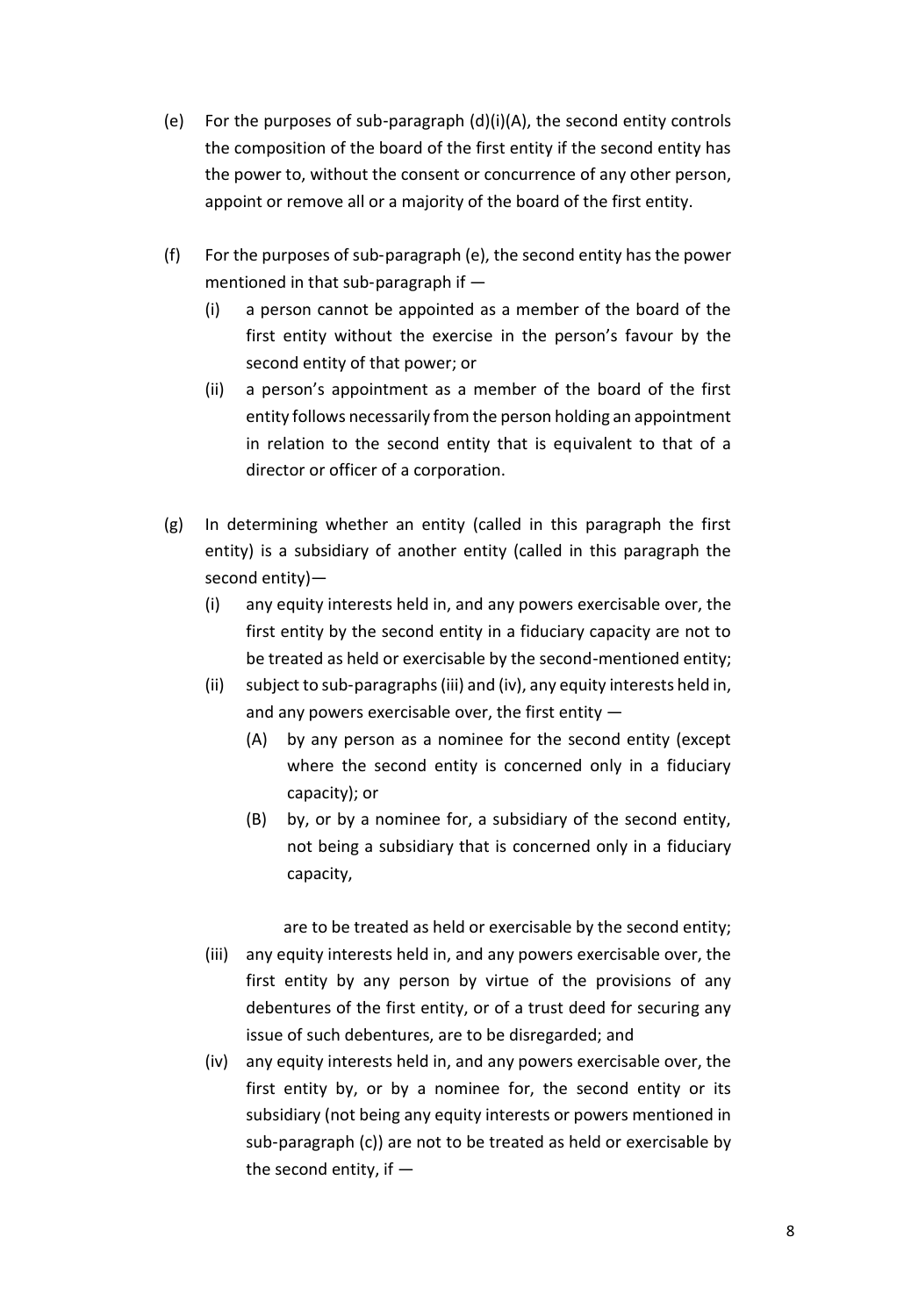- (A) the ordinary business of the second entity or its subsidiary (as the case may be) includes the lending of money; and
- (B) the equity interests are held or powers are exercisable as security only for the purposes of a transaction entered into in the ordinary course of that business.

20. Where the Authority has informed a licensee that a third party has made a false or misleading statement in respect of the licensee's scope of regulation, the licensee must request the third party to correct the statement.

# **Effective Date**

- 21. This Notice shall take effect on 28 January 2020.
- \* Notes on history of amendments
- 1. MAS Notice PSN08 (Amendment) 2022 with effect from 7 April 2022.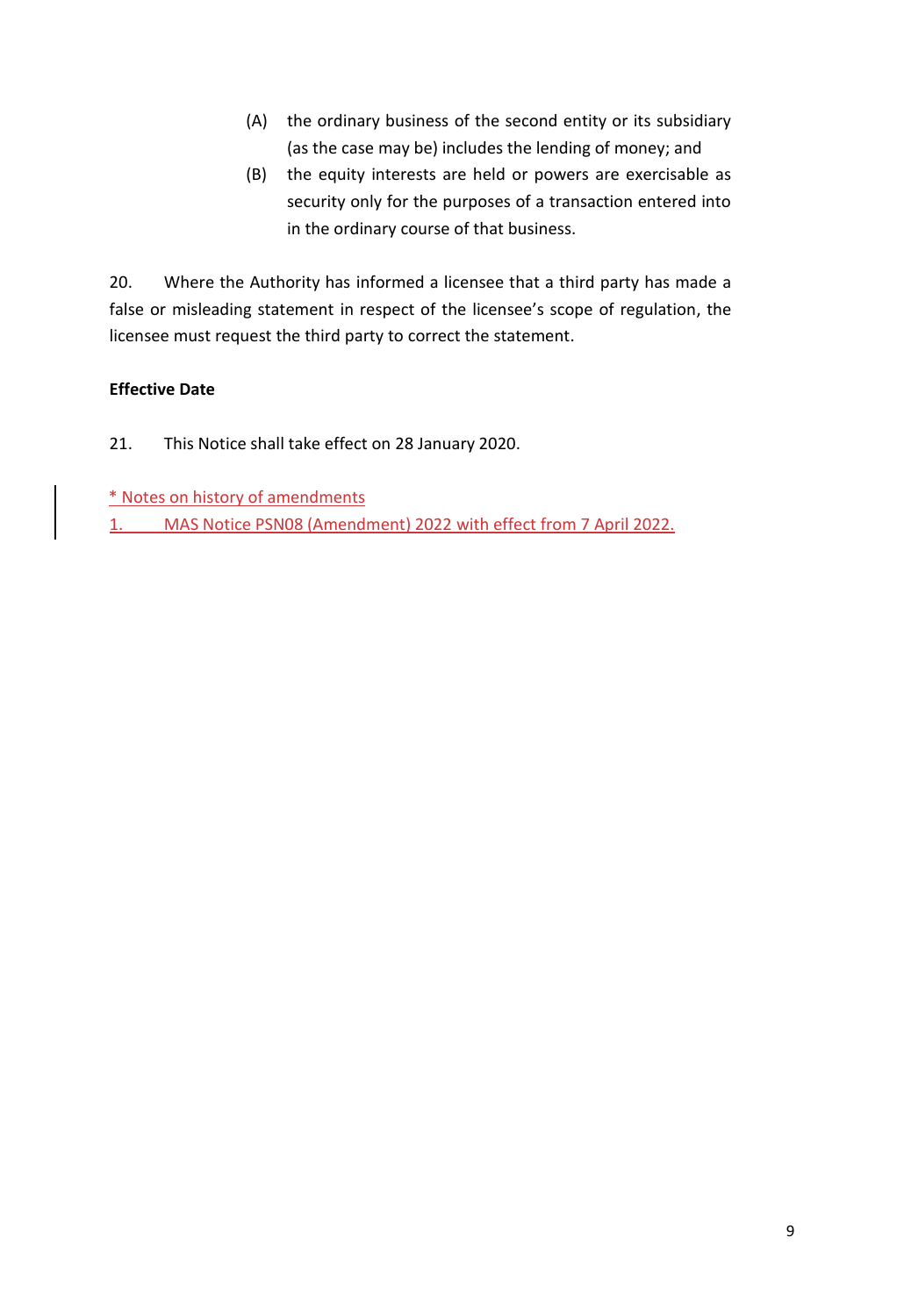#### **DIGITAL PAYMENT TOKEN SERVICE RISK DISCLOSURE**

#### RISK WARNING ON DIGITAL PAYMENT TOKEN SERVICES

The Monetary Authority of Singapore (MAS) requires us to provide this risk warning to you as a customer of a digital payment token (DPT) service provider.

Before you pay your DPT service provider any money or DPT, you should be aware of the following.

- 1. Your DPT service provider is licensed by MAS to provide DPT services. Please note that this does not mean you will be able to recover all the money or DPTs you paid to your DPT service provider if your DPT service provider's business fails.
- 2. You should not transact in the DPT if you are not familiar with this DPT. This includes how the DPT is created, and how the DPT you intend to transact is transferred or held by your DPT service provider. Transacting in DPTs may not be suitable for you if you are not familiar with the technology that DPT services are provided.
- 3. You should be aware that the value of DPTs may fluctuate greatly. You should buy DPTs only if you are prepared to accept the risk of losing all of the money you put into such tokens.
- 4. You should be aware that your DPT service provider, as part of its licence to provide DPT services, may offer services related to DPTs which are promoted as having a stable value, commonly known as "stablecoin".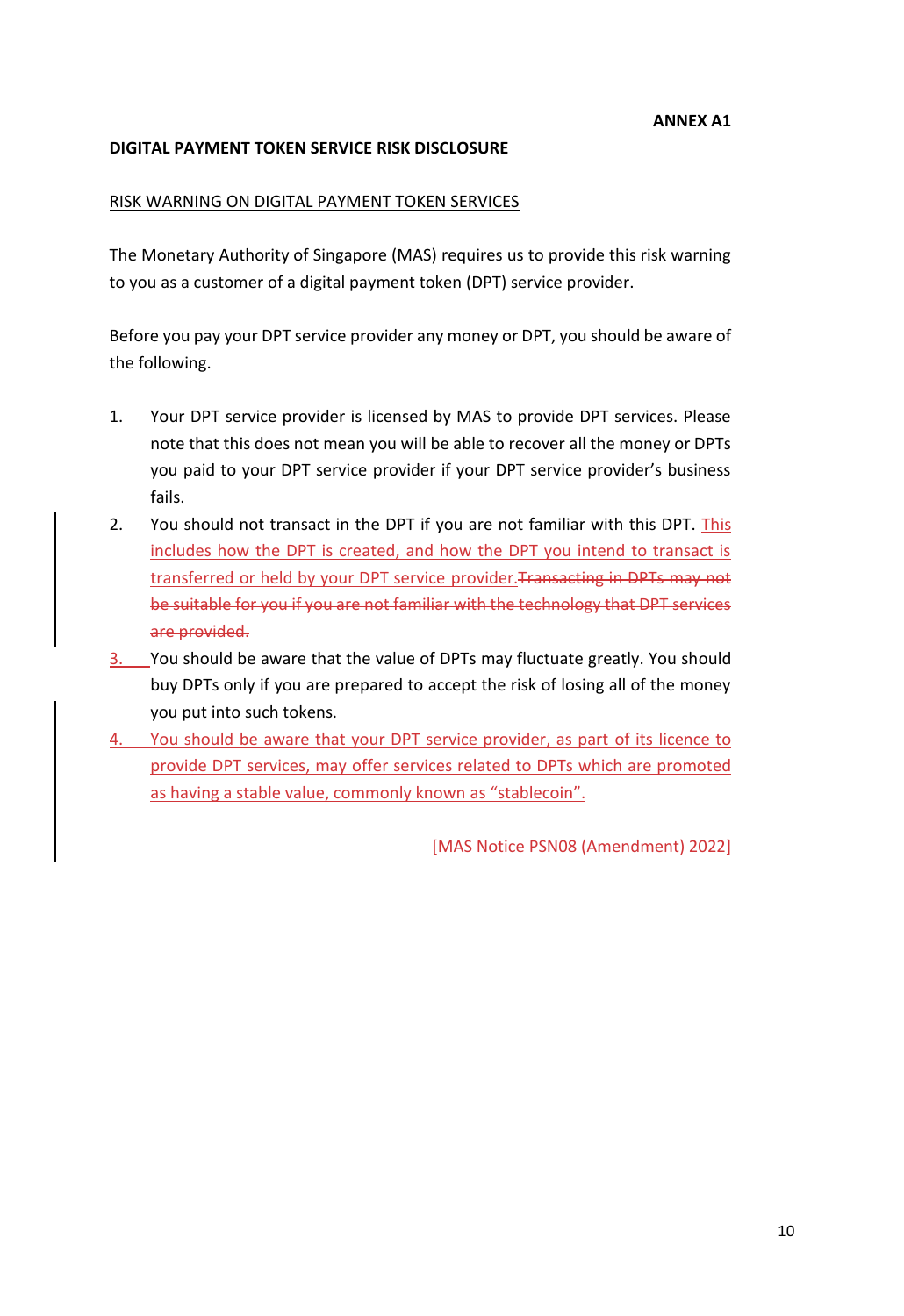#### **DIGITAL PAYMENT TOKEN SERVICE RISK DISCLOSURE**

#### RISK WARNING ON DIGITAL PAYMENT TOKEN SERVICES

The Monetary Authority of Singapore (MAS) requires us to provide this risk warning to you as a customer of a digital payment token (DPT) service provider.

Before you pay your DPT service provider any money or DPT, you should be aware of the following.

- 1. Your DPT service provider is exempted by MAS from holding a licence to provide DPT services. Please note that you may not be able to recover all the money or DPTs you paid to your DPT service provider if your DPT service provider's business fails.
- 2. You should not transact in the DPT if you are not familiar with this DPT. This includes how the DPT is created, and how the DPT you intend to transact is transferred or held by your DPT service provider. Transacting in DPTs may not be suitable for you if you are not familiar with the technology that DPT services are provided.
- 3. You should be aware that the value of DPTs may fluctuate greatly. You should buy DPTs only if you are prepared to accept the risk of losing all of the money you put into such tokens.
- 4. You should be aware that your DPT service provider, as part of its licence to provide DPT services, may offer services related to DPTs which are promoted as having a stable value, commonly known as "stablecoin".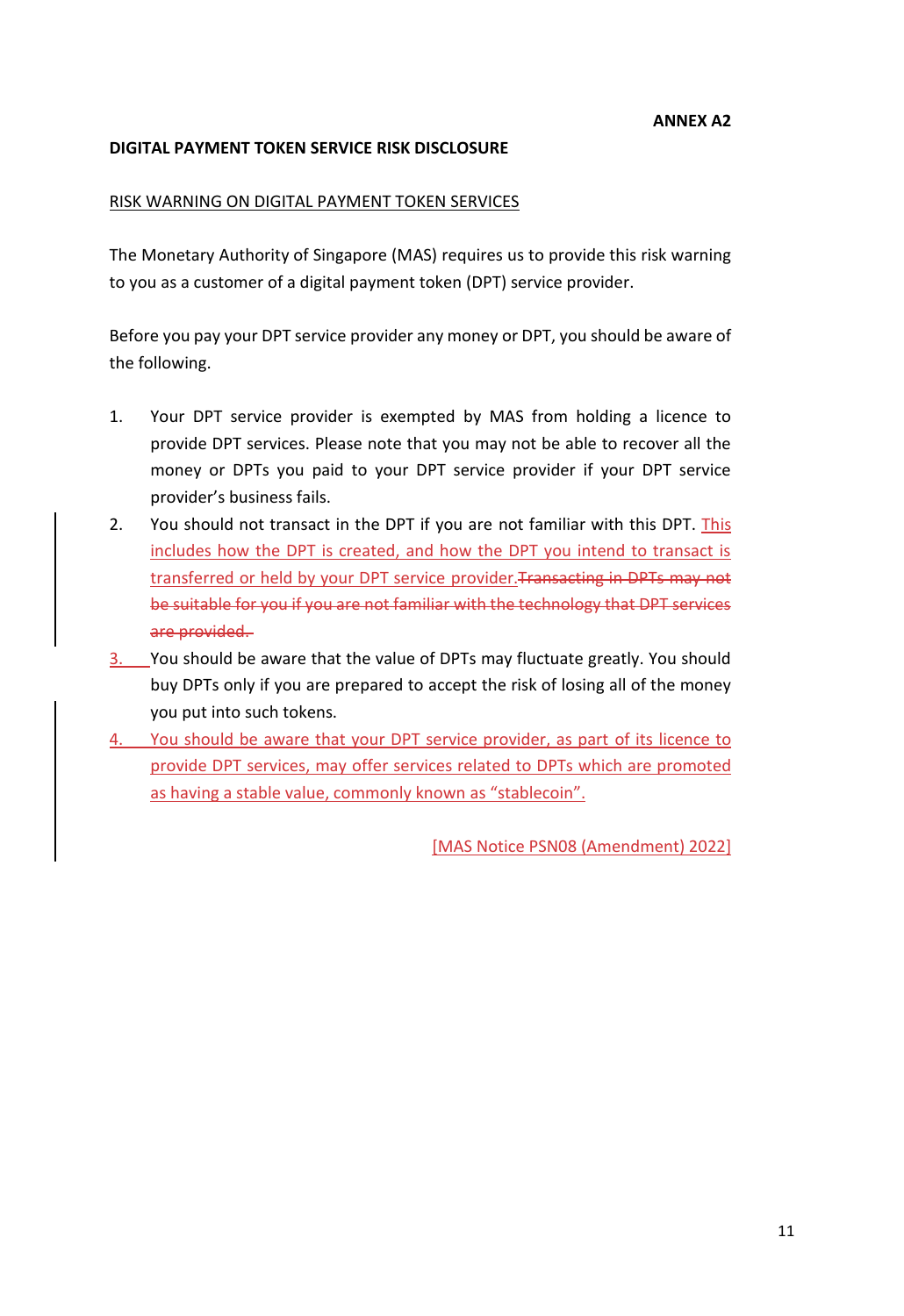#### **DIGITAL PAYMENT TOKEN SERVICE RISK DISCLOSURE**

#### RISK WARNING ON DIGITAL PAYMENT TOKEN SERVICES

The Monetary Authority of Singapore (MAS) requires <Name of licensee> to provide this risk warning to you as a customer of a digital payment token (DPT) service provider.

Before you pay your DPT service provider any money or DPT, you should be aware of the following.

- 1. Your DPT service provider is licensed by MAS to provide DPT services. Please note that this does not mean you will be able to recover all the money or DPTs you paid to your DPT service provider if your DPT service provider's business fails.
- 2. You should not transact in the DPT if you are not familiar with this DPT. This includes how the DPT is created, and how the DPT you intend to transact is transferred or held by your DPT service provider. Transacting in DPTs may not be suitable for you if you are not familiar with the technology that DPT services are provided.
- 3. You should be aware that the value of DPTs may fluctuate greatly. You should buy DPTs only if you are prepared to accept the risk of losing all of the money you put into such tokens.
- 4. You should be aware that your DPT service provider, as part of its licence to provide DPT services, may offer services related to DPTs which are promoted as having a stable value, commonly known as "stablecoin".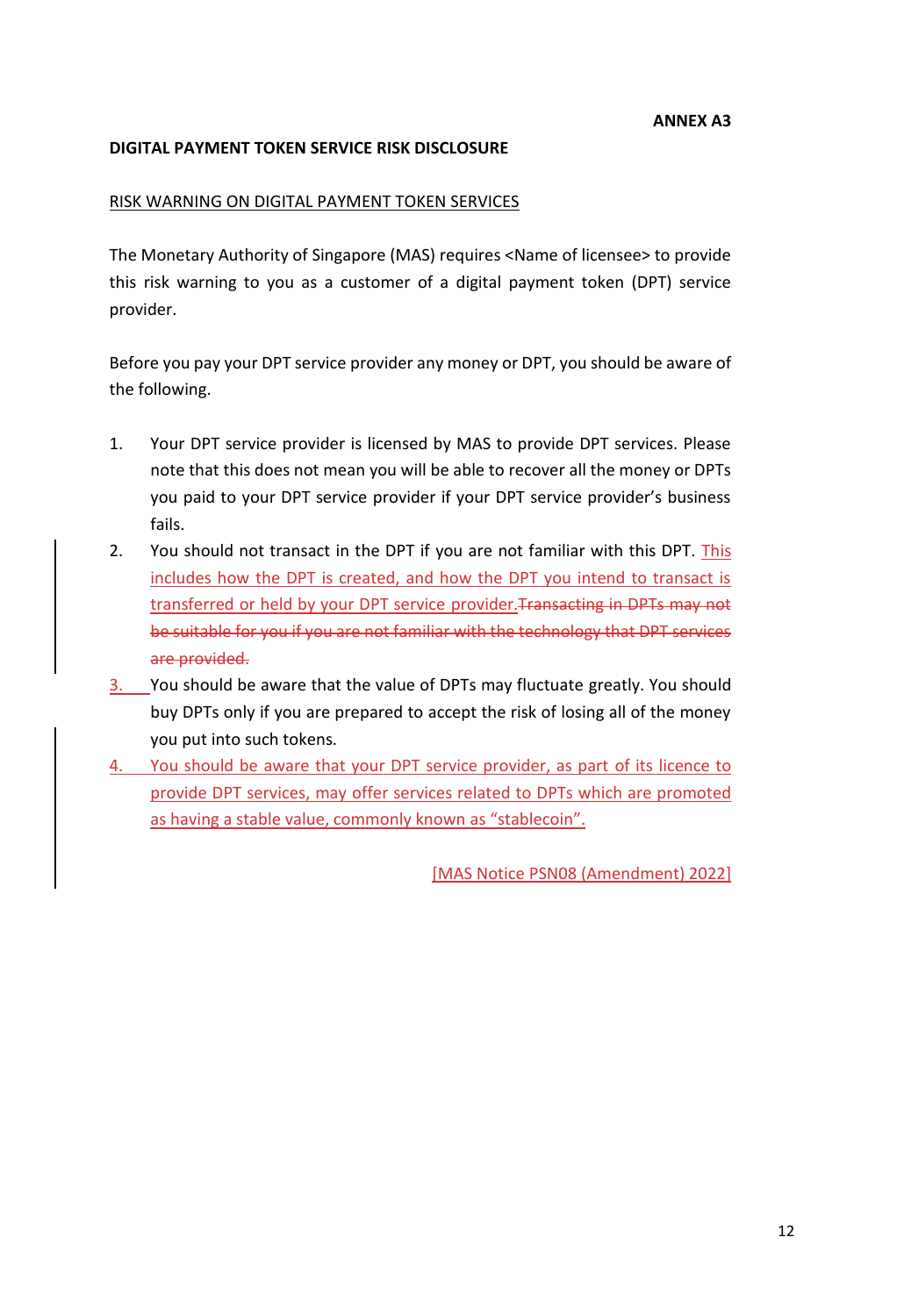#### **DIGITAL PAYMENT TOKEN SERVICE RISK DISCLOSURE**

#### RISK WARNING ON DIGITAL PAYMENT TOKEN SERVICES

The Monetary Authority of Singapore (MAS) requires <name of exempt payment service provider> to provide this risk warning to you as a customer of a digital payment token (DPT) service provider.

Before you pay your DPT service provider any money or DPT, you should be aware of the following.

- 1. Your DPT service provider is exempted by MAS from holding a licence to provide DPT services. Please note that you may not be able to recover all the money or DPTs you paid to your DPT service provider if your DPT service provider's business fails.
- 2. You should not transact in the DPT if you are not familiar with this DPT. This includes how the DPT is created, and how the DPT you intend to transact is transferred or held by your DPT service provider. Transacting in DPTs may not be suitable for you if you are not familiar with the technology that DPT services are provided.
- 3. You should be aware that the value of DPTs may fluctuate greatly. You should buy DPTs only if you are prepared to accept the risk of losing all of the money you put into such tokens.
- 4. You should be aware that your DPT service provider, as part of its licence to provide DPT services, may offer services related to DPTs which are promoted as having a stable value, commonly known as "stablecoin".